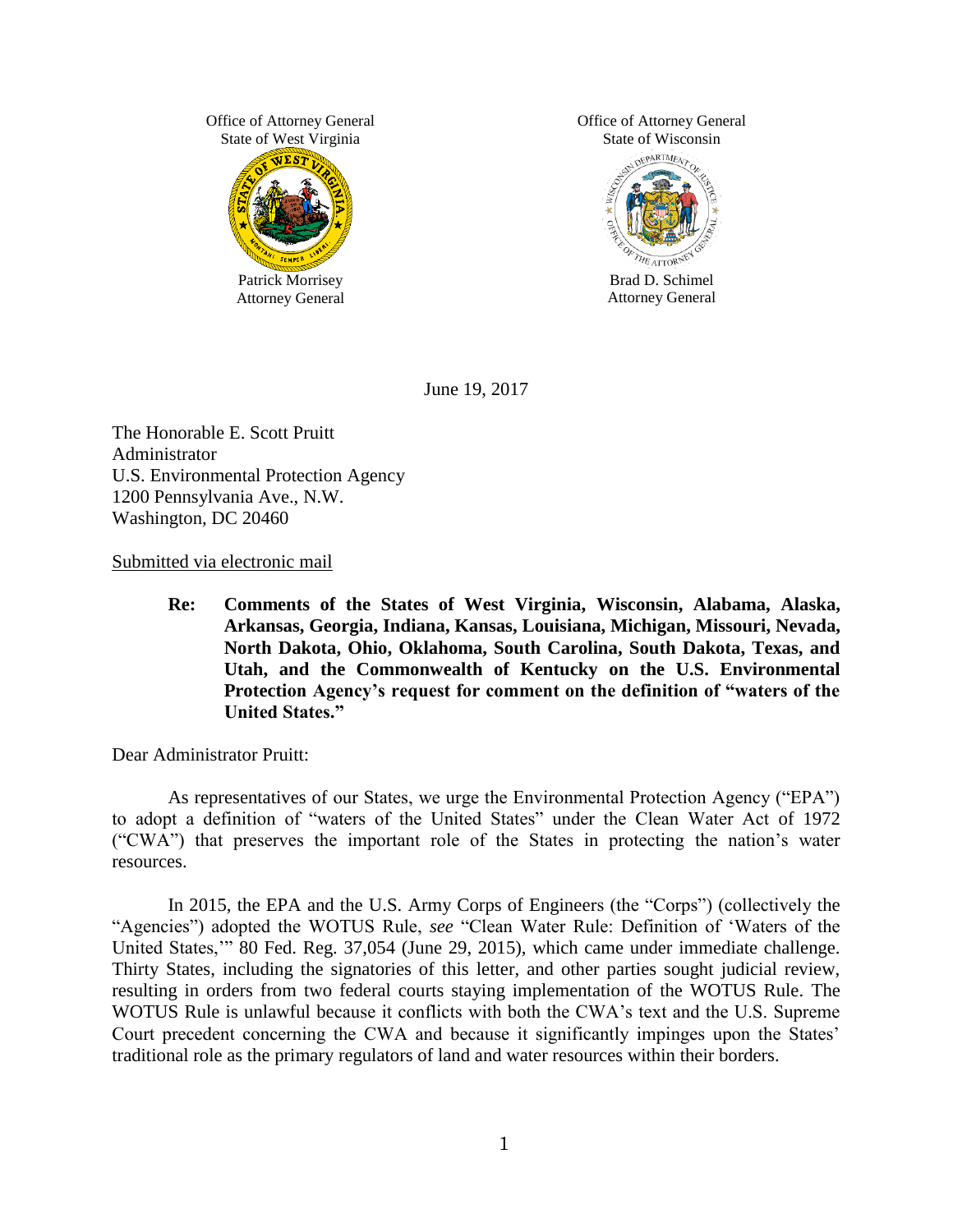Now the Agencies have an opportunity to pursue a lawful rule that adheres to the text of the CWA and U.S. Supreme Court precedent. We are encouraged by EPA's outreach to state and local governments at this early stage in the process of replacing the Rule, and we urge EPA to continue to engage with States throughout the rulemaking process. We write to suggest how the Agencies can write a rule that respects Congress's instruction in the CWA to "recognize, preserve, and protect the primary responsibilities and rights of States . . . to plan the development and use . . . of land and water resources . . . ." 33 U.S.C. § 1251(b). In particular, we urge EPA and the Corps to adopt an approach consistent with Justice Scalia's plurality opinion in *Rapanos v. United States*, 547 U.S. 715 (2006), as urged by the President's recent executive order. Indeed, many of the undersigned States believe that Justice Scalia's plurality opinion identifies the outermost bound of permissible federal jurisdiction authorized by the statute, and many of the undersigned States would consider bringing another legal challenge against any regulatory definition of "waters of the United States" that exceeds the scope defined by Justice Scalia's plurality opinion. In the alternative, if EPA and the Corps wish to adopt an approach tailored to Justice Kennedy's *Rapanos* concurrence—which the States do not believe is necessary, and many States believe would be unlawful and plainly in excess of EPA's statutory jurisdiction the States urge that any such approach should be carefully tailored to addressing the concerns that Justice Kennedy raised regarding federalism and the traditional authority of the States as principal regulators of waters within their borders.

#### **I. Background**

#### **A. The Clean Water Act**

The CWA provides that the Agencies have regulatory authority over "navigable waters," defined as "waters of the United States," 33 U.S.C. §§ 1344, 1362(7), which triggers numerous regulatory requirements. Any person who causes pollutant discharges into "waters of the United States" must obtain a permit under the section 402 National Pollutant Discharge Elimination System ("NPDES") program, *id.* § 1342, or under section 404 of the CWA for dredged or fill material, *id.* § 1344, subject to certain exclusions. "The discharge of a pollutant' is defined broadly to include 'any addition of any pollutant to navigable waters from any point source,' and 'pollutant" is defined broadly to include not only traditional contaminants but also solids such as "dredged spoil, . . . rock, sand, [and] cellar dirt.'" *Rapanos v. United States*, 547 U.S. 715, 723 (2006) (plurality opinion) (citing 33 U.S.C. §§ 1362(12), 1362(6)). Obtaining a permit is an expensive process that can take years and cost tens of thousands of dollars. *See* 33 U.S.C. §§ 1342, 1344. Discharging into "waters of the United States" without a permit can subject a farmer or private homeowner to criminal and civil penalties, including fines of up to \$51,570 per violation, per day. 33 U.S.C. §§ 1311, 1319, 1365; 74 Fed. Reg. 626, 627 (2009).

Federal jurisdiction under the CWA also imposes costs specially on the States. Some of those costs relate to permitting under the CWA. In forty-six States, it is the States and not the federal government that have primary NPDES permitting responsibilities under 33 U.S.C. § 1342(b). NPDES Program Authorizations, https://www.epa.gov/npdes/npdes-programauthorizations (last visited May 24, 2017). In addition, all States must create water quality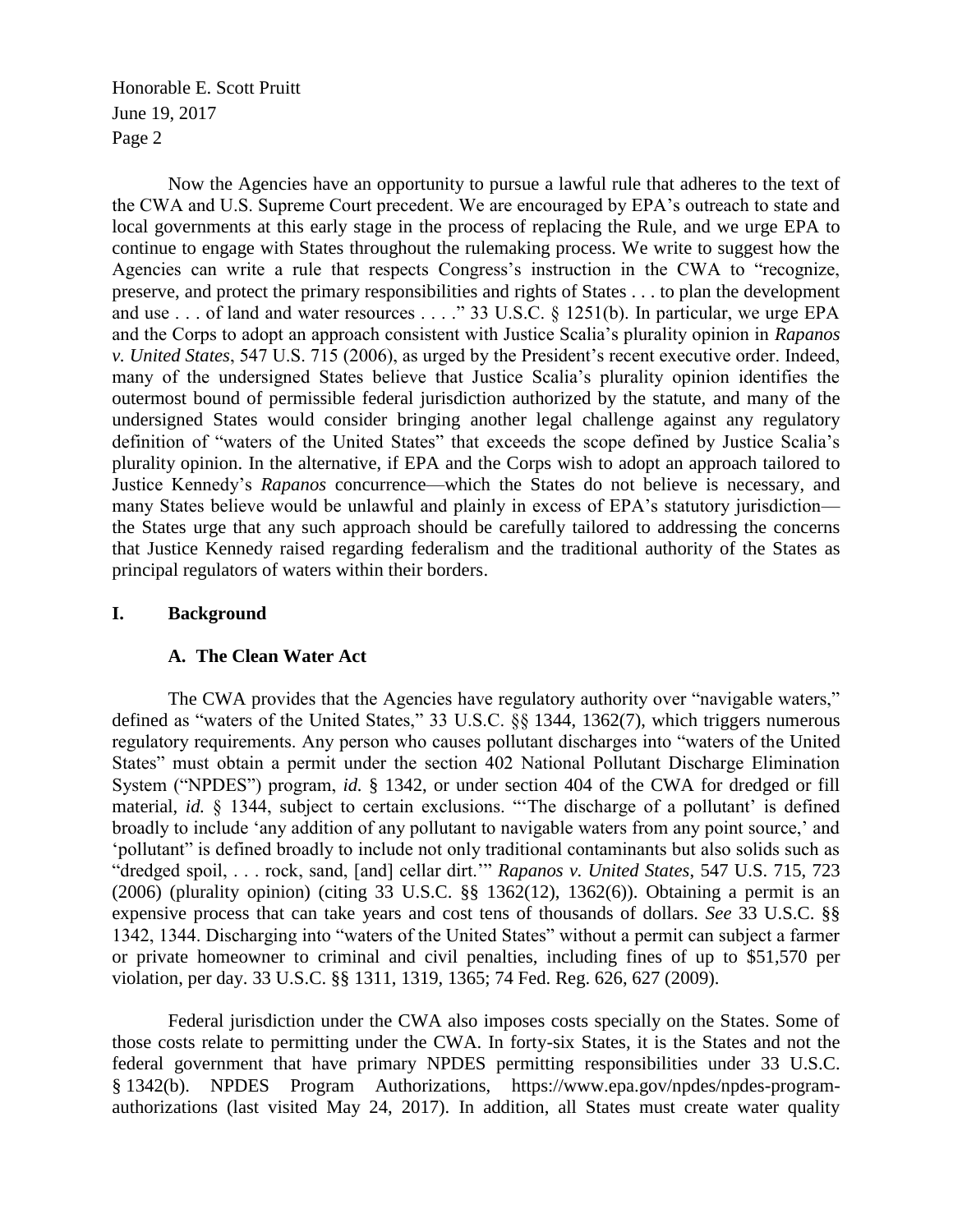standards for those "waters of the [United] State[s]" within their borders, 33 U.S.C. § 1313, and States must issue water quality certifications for every federal permit that is issued by EPA or the Corps within their borders. *Id.* § 1341. Every two years, States also must report to EPA on the condition of those waters, *id.* § 1315, and if waters do not meet their designated standards, the States must develop detailed pollution diets for those waters and submit those diets to EPA for approval, *id.* § 1313(d).

Importantly, the States have robust programs to protect their own waters, regardless of whether those waters are regulated under the CWA. *See, e.g.*, N.D. Cent. Code §§ 61-28-01 *et seq.*; Mont. Code Ann. §§ 75-5-101 *et seq.*; N.M. Stat. Ann. §§ 74-6-4 *et seq.*; Mo. Rev. Stat. §§ 644.006 *et seq.*; Ark. Code Ann. §§ 8-4-101 *et seq.*; Tex. Water Code §§ 26.001 *et seq.*; Ky. Rev. Stat. §§ 224.70-100 *et seq.*

# **B. Supreme Court Decisions Rejecting The Agencies' Overbroad Interpretations Of "Waters Of The United States"**

Twice in the last sixteen years, the Supreme Court has rejected attempts by EPA and the Corps to extend their jurisdiction beyond the CWA. In *Solid Waste Agency of Northern Cook County v. U.S. Army Corps of Engineers*, 531 U.S. 159 (2001) ("*SWANCC*"), the Supreme Court rejected the Corps' assertion of jurisdiction over waters "[w]hich are or would be used as habitat" by migratory birds. *Id.* at 164. The Court concluded that the CWA does not reach "nonnavigable, isolated, intrastate waters," such as seasonal ponds. *Id.* at 171. The Court explained that "federal jurisdiction over ponds and mudflats falling within the 'Migratory Bird Rule' would result in a significant impingement of the States' traditional and primary power over land and water use," *id.* at 174, and it required "a clear indication that Congress intended that result," *id.* at 172. But the Court found no clear statement authorizing the Corps' expansive view; to the contrary, "Congress chose to 'recognize, preserve, and protect the primary responsibilities and rights of States . . . to plan the development and use . . . of land and water resources . . . ." 33 U.S.C. § 1251(b).

Next, in *Rapanos*, the Supreme Court rejected the Corps' assertion of authority over intrastate wetlands that are not significantly connected to navigable-in-fact waters. The Court's majority consisted of a four-Justice plurality opinion written by Justice Scalia and Justice Kennedy's opinion concurring in the judgment.

Pointing to several sources for statutory construction, the plurality concluded that, "on its only plausible interpretation," CWA jurisdiction extends "only [to] those relatively permanent, standing or continuously flowing bodies of water 'forming geographic features' that are described in ordinary parlance as 'streams[,] . . . oceans, rivers, [and] lakes,'" *Rapanos*, 547 U.S. at 739 (Scalia, J., plurality) (quoting *Webster's New International Dictionary* 2882 (2d ed. 1954)), and "wetlands with a continuous surface connection to" those waters, *id.* at 742. Specifically, the plurality based this conclusion on "[t]he only natural definition of the term 'waters,' [the Court's] prior and subsequent judicial constructions of it, clear evidence from other provisions of the statute, and th[e] Court's canons of construction." *Id.* at 731.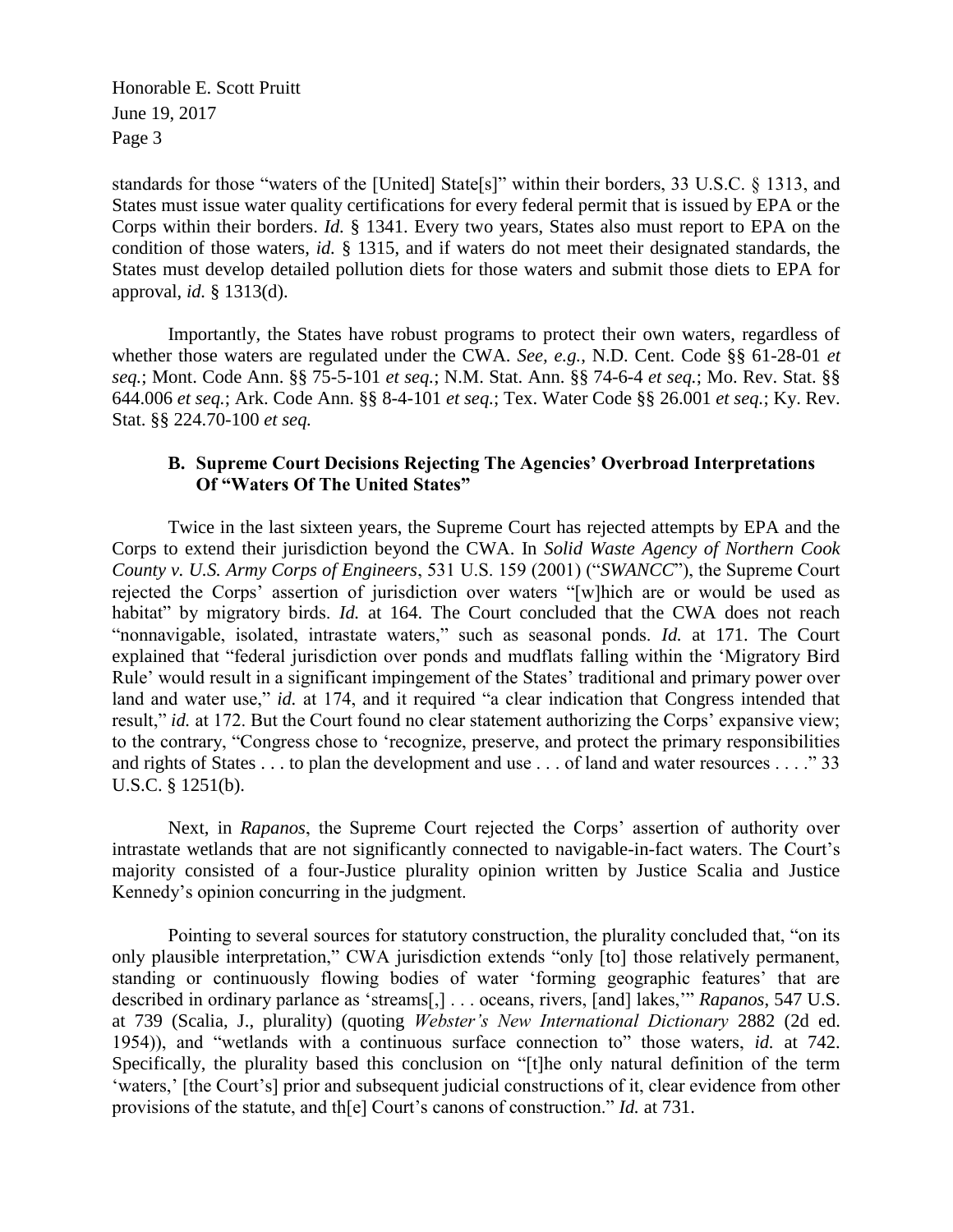$\overline{a}$ 

In his separate opinion, Justice Kennedy also rejected the Corps' broad assertion of authority but on a different ground, stating that the Agencies only have authority over waters that are navigable-in-fact and waters with a "significant nexus" to such navigable waters. 547 U.S. at 779 (Kennedy, J., concurring in the judgment) (citing *United States v. Appalachian Power Co.*, 311 U.S. 377, 407–08 (1940)). On Justice Kennedy's analysis, a water has a "significant nexus" if it "significantly affect[s] the chemical, physical, and biological integrity of" a navigable water. *Id.* at 779–80. Accordingly, Justice Kennedy rejected jurisdiction over all "wetlands (however remote)" or all "continuously flowing stream[s] (however small)." *Id.* at 776; *see also id.* at 769 ("merest trickle, [even] if continuous" is insufficient." *Id.* at 780. Justice Kennedy explained that the Corps' approach "would permit federal regulation whenever wetlands lie alongside a ditch or drain, however remote and insubstantial, that eventually may flow into traditional navigable waters." *Id.* at 778.

In the years since *Rapanos*, the courts of appeals have disagreed over the controlling effect of the two opinions composing the majority. Under *Marks v. United States*, 430 U.S. 188 (1977), "[w]hen a fragmented Court decides a case[,] . . . the holding of the Court may be viewed as that position taken by those Members who concurred in the judgment on the narrowest grounds." *Id.* at 193 (citation omitted). In conducting the *Marks* analysis of *Rapanos*, the courts of appeals have reached different results. *Compare United States v. Donovan*, 661 F.3d 174, 176 (3d Cir. 2011) (holding the Agencies may assert jurisdiction over waters that satisfy either test), *United States v. Bailey*, 571 F.3d 791, 799 (8th Cir. 2009) (same), and *United States v. Johnson*, 467 F.3d 56, 66 (1st Cir. 2006) (same), *with United States v. Robison*, 505 F.3d 1208, 1221 (11th Cir. 2007) (holding Justice Kennedy's test governs), *N. Cal. River Watch v. City of Healdsburg*, 496 F.3d 993, 999–1000 (9th Cir. 2007) (same), and *United States v. Gerke Excavating, Inc.*, 464 F.3d 723, 724 (7th Cir. 2006) (same).

#### **C. Two Federal Courts Block The WOTUS Rule As Unlawful And Harmful To The States**

In June 2015, EPA and the U.S. Army Corps of Engineers ("Corps") (collectively "the Agencies") issued the final Clean Water Rule: Definition of "Waters of the United States" ("WOTUS Rule"), 80 Fed. Reg. 37,053 (June 29, 2015). The WOTUS Rule asserted sweeping jurisdiction over usually dry channels occasionally carrying "[t]he merest trickle[s]" into navigable waters. *Rapanos*, 547 U.S. at 769 (Kennedy, J., concurring in the judgment). The WOTUS Rule also covered waters merely because they are somewhat near such a dry channel and land features that connect to navigable waters only, if ever, after a once-in-a-century rainstorm.

Our States, among others, filed suit in various federal courts because the WOTUS Rule violates the CWA, the Administrative Procedure Act, and the U.S. Constitution.<sup>1</sup> The WOTUS

<sup>&</sup>lt;sup>1</sup> See Murray Energy Corp. v. EPA, No. 15-3887 (and consolidated cases) (6th Cir.); *North Dakota v. EPA*, No. 3:15-cv-59 (D. N.D. filed June 29, 2015); *Ohio v. U.S. Army Corps of*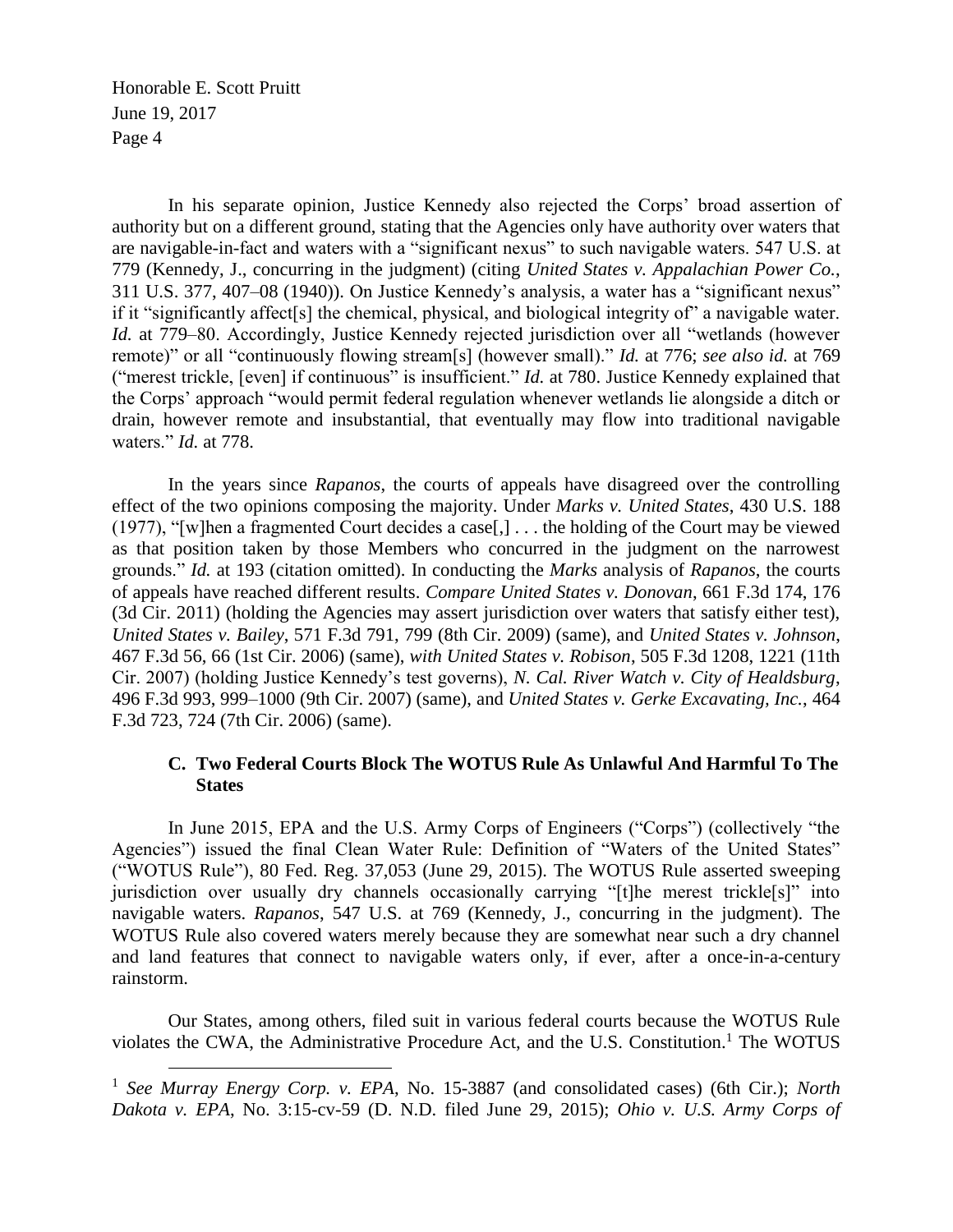$\overline{a}$ 

Rule violates the CWA under either the *Rapanos* plurality or Justice Kennedy's concurrence. And even if the WOTUS Rule were not prohibited by the Supreme Court's clear directives, it is unlawful because it is not clearly permitted by the language of the CWA. As the Supreme Court held in *SWANCC*, federal regulation of vast numbers of local land and water features within the core state function requires a clear statement from Congress. Moreover, the Agencies adopted the WOTUS Rule in violation of the Administrative Procedure Act by adopting five distancebased components and one unduly narrow exclusion never even arguably presented in the Agencies' proposed rule and lacking record support. Finally, the WOTUS Rule violates the Constitution by intruding on the States' reserved authority under the Tenth Amendment and exceeding Congress's authority under the Commerce Clause.

Reflecting the strength of these challenges, the WOTUS Rule has been stayed by two federal courts. The day before the WOTUS Rule's effective date, the U.S. District Court for the District of North Dakota stayed implementation of the Rule in thirteen plaintiff-States pending judicial review of the Rule. *North Dakota v. U.S. EPA*, 127 F. Supp. 3d 1047 (D. N.D. 2015). Then on October 9, 2015, the U.S. Court of Appeals for the Sixth Circuit stayed implementation of the WOTUS Rule nationwide, finding that the Rule was likely unlawful. *In re EPA*, 803 F.3d 804 (6th Cir. 2015).<sup>2</sup>

#### **D. The Executive Order Instructing the Agencies to Rescind or Revise the Rule and EPA's Plan to Implement the Executive Order.**

In February 2017, the President issued an Executive Order instructing EPA and the Corps to review the WOTUS Rule and issue for notice and comment a proposed rule revising or rescinding the rule as appropriate. Exec. Order No. 13778, 82 Fed. Reg. 12,497 (Mar. 3, 2017). The Order further instructs the Agencies to consider interpreting the term "navigable waters" as defined in 33 U.S.C. § 1362(7) in the Clean Water Act consistent with the plurality opinion of Justice Antonin Scalia in *Rapanos v. United States*, 547 U.S. 715 (2006).

The Agencies have adopted a two-step approach for implementing the Executive Order. First, the Agencies intend to propose withdrawing the WOTUS Rule and re-promulgating the 1986 rule. Second, the Agencies will propose a new definition of "waters of the United States"

*Eng'rs*, No. 2:15-cv-2467 (S.D. Ohio filed June 29, 2015); *Texas v. EPA*, No. 3:15-cv-162 (S.D. Tex. filed June 29, 2015); *Georgia v. McCarthy*, No. 2:15-cv-79 (S.D. Ga. filed June 30, 2015); *Oklahoma v. EPA*, No. 4:15-cv-381 (N.D. Okla. filed July 8, 2015).

<sup>&</sup>lt;sup>2</sup> The Sixth Circuit also decided that it had jurisdiction to consider challenges to the WOTUS Rule in the first instance under 33 U.S.C. § 1369(b)(1*). In re U.S. Dep't of Defense, U.S. E.P.A. Final Rule: Clean Water Rule: Definition of Waters of the U.S.*, 817 F.3d 261 (6th Cir. 2016). In September, 2016 the National Association of Manufacturers filed a petition for a writ of certiorari with the United States Supreme Court appealing that decision. The U.S. Supreme Court granted the petition. *Nat'l Ass'n of Mfrs. v. Dep't of Defense*, 137 S. Ct. 811 (Jan. 13, 2017). The case has not yet been scheduled for oral argument.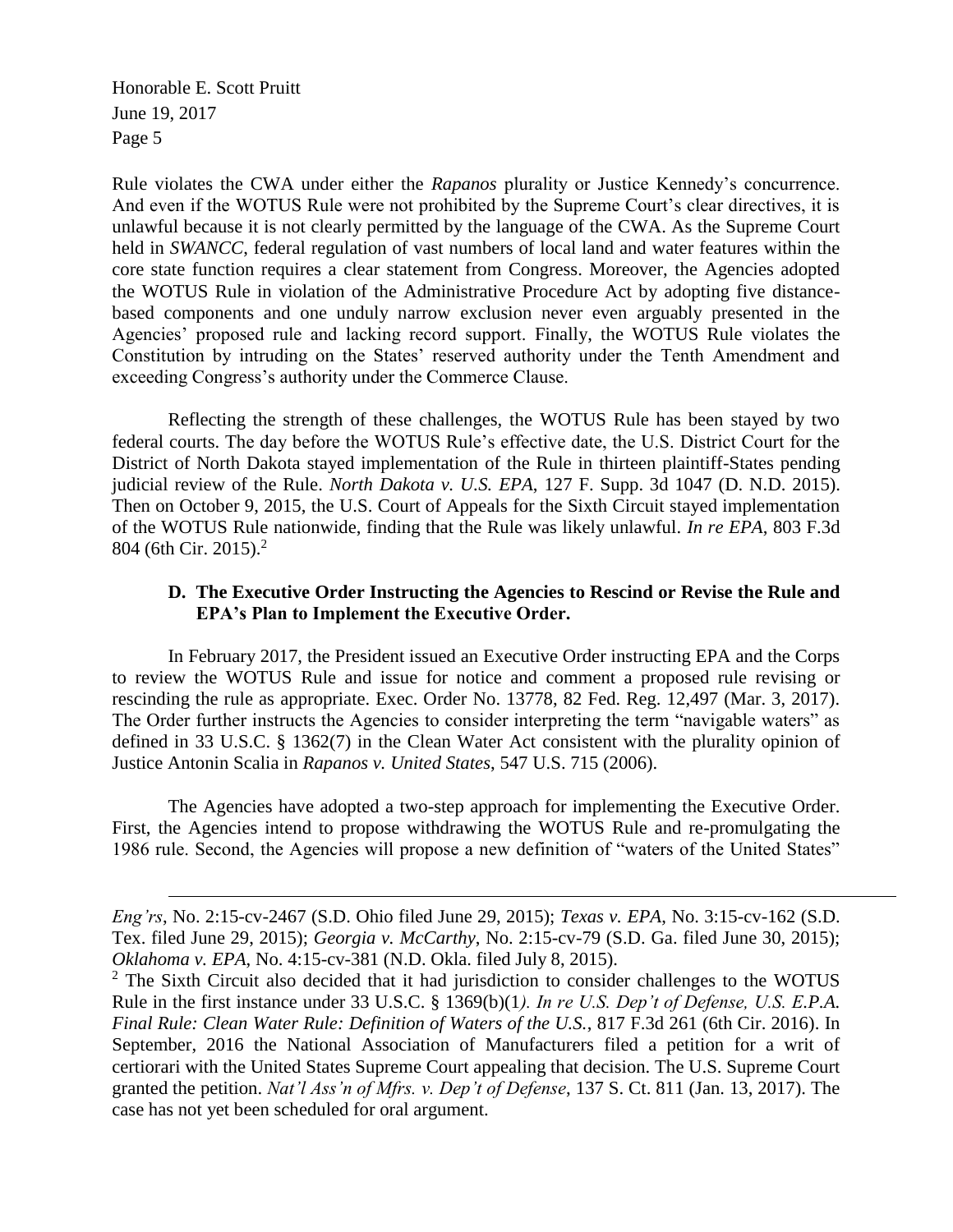consistent with Justice Scalia's *Rapanos* opinion. EPA has sought comment from state and local government on the federalism aspects of a new definition.

### **II. Discussion**

As officials from States, we write to explain how the Agencies should define "waters of the United States" consistent with the role that States currently play in the management of land and water use.

As a threshold matter, we think there are good arguments that federal jurisdiction under the CWA extends only to navigable waters. The text of the CWA defines "navigable waters" as "waters of the United States." 33 U.S.C. § 1362(7). And "[f]or a century prior to the CWA, [the Supreme Court] had interpreted the phrase 'navigable waters of the United States' in the Act's predecessor statutes to refer to interstate waters that are 'navigable in fact' or readily susceptible of being rendered so." *Rapanos*, 547 U.S. at 723 (plurality opinion) (quoting *The Daniel Ball*, 10 Wall. 557, 563 (1871)). That reading also links federal jurisdiction under the CWA with Congress's constitutional authority to regulate commerce "among the several States," U.S. Const. art. I, § 8, cl. 3, which is conducted through navigable waterways.

However, in light of the Supreme Court's decision in *Rapanos*, it may be appropriate for the Agencies to look to the views of the Justices who made up the controlling majority in that case. As between the views expressed by those Justices, we urge the Agencies to adopt a rule defining "waters of the United States" in the manner identified in Justice Scalia's plurality opinion because that approach is more consistent with the text and purpose of the CWA. Indeed, as noted above, many of the undersigned States believe that the Agencies' jurisdiction to regulate "waters" extends no farther than Justice Scalia's plurality opinion in *Rapanos*, and those States likely would challenge any regulatory definition drawn from Justice Kennedy's concurrence in *Rapanos*. Alternatively, should the Agencies decide to take the approach of Justice Kennedy's concurrence, over the undersigned States' objections, we respectfully urge the Agencies to take into account the extent to which the States already protect land and water resources within their borders.

### **A. The Agencies Should Adopt the Scalia Plurality Test as Their Approach to CWA Jurisdiction.**

The Agencies should base their approach on the *Rapanos* plurality because it better comports with the text of the CWA. Such a rule would provide for federal jurisdiction over "only those relatively permanent, standing, or continuously flowing bodies of water 'forming geographic features' that are described in ordinary parlance as 'streams[,] . . . oceans, rivers, [and] lakes,'" *Rapanos*, 547 U.S. at 739 (Scalia, J., plurality) and "wetlands with a continuous surface connection to" those waters, *id.* at 742 (Scalia, J., plurality). As the plurality explained, this conclusion follows from several sources of statutory construction.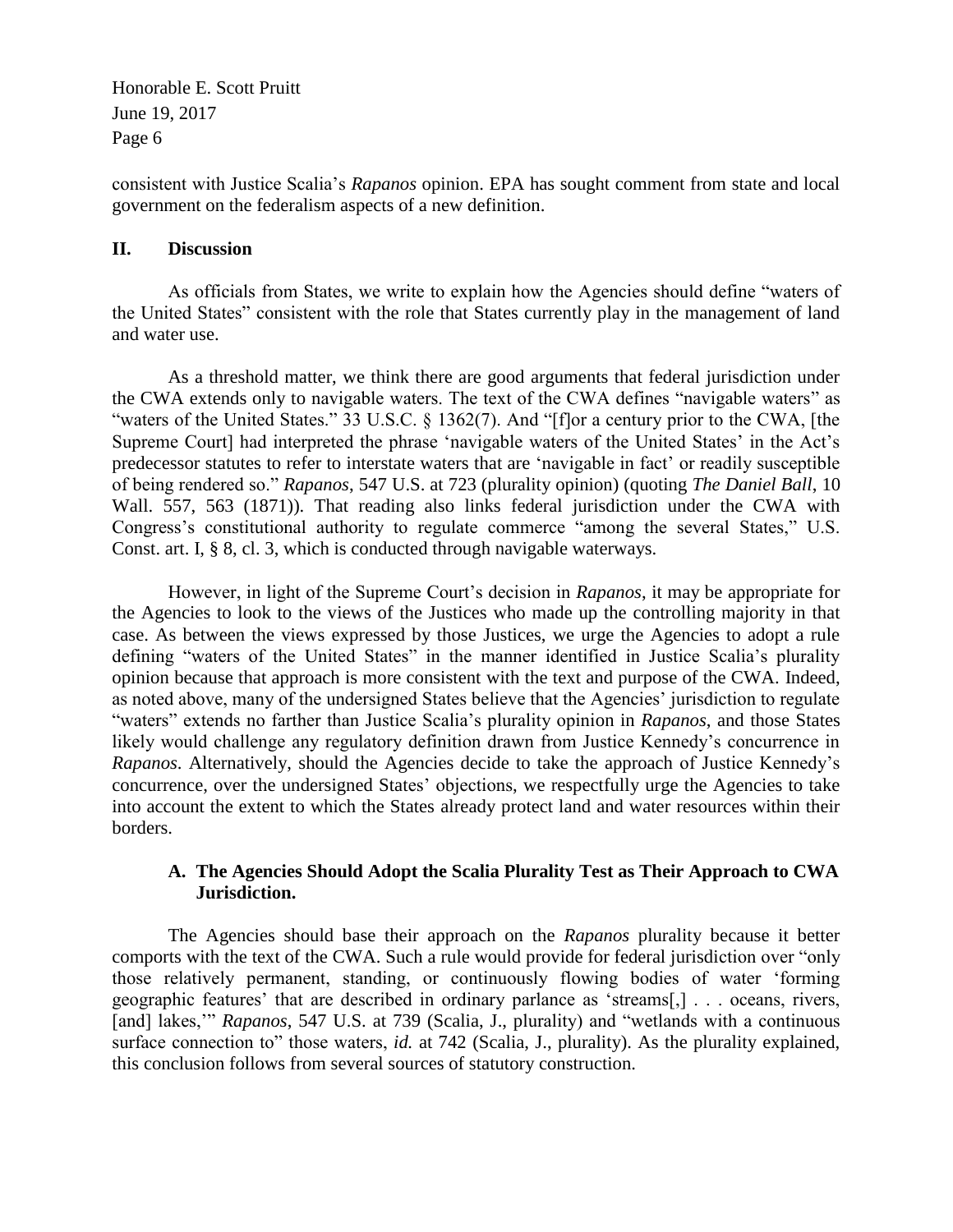For example, the plurality focused on Congress's use of the term "the waters"—in particular, "[t]he use of the definite article ('the') and the plural number ('waters')." *Id.* at 732. This term refers "plainly" not to "water in general" but "more narrowly to water '[a]s found in streams and bodies forming geographical features such as oceans, rivers, [and] lakes." *Id.* at 732 (quoting Webster's New International Dictionary 2882 (2d ed. 1954)). These are all "continuously present, fixed bodies of water," and not "ordinarily dry channels through which water occasionally or intermittently flows," such as "transitory puddles or ephemeral flows of water." *Id.* at 733.

In addition, the plurality determined that the CWA's use of the term "navigable waters" further confirmed that jurisdiction is limited to "relatively *permanent* bodies of water." *Id.* at 734 (emphasis in original). That is because the CWA "adopted that traditional term from its predecessor statutes," and the "traditional understanding" of the term "navigable waters" included only "discrete *bodies* of water." *Id.*

The plurality also found "[m]ost significant of all" that the CWA itself categorizes channels that carry intermittent flows of water, such as pipes, ditches, channels, tunnels, conduits, and wells, as "point sources" and not "navigable waters" *Id.* at 735. The plurality highlighted the CWA's definition of "discharge of a pollutant," which uses the terms "point" sources and "navigable waters" as distinct categories. Under the statute, a "discharge of a pollutant" consists of "any addition of any pollutant *to* navigable waters *from* any point source." As the plurality explained, this definition "would make little sense if the two categories"—point source and navigable waters—"were significantly overlapping." *Id.*

Finally, the plurality explained that even if there were ambiguity as to the meaning of "waters of the United States," the SWANCC clear statement rule would prohibit the Corps' interpretation. *Id.* at 737–38. The extensive federal jurisdiction would allow the federal government to exercise the "quintessential state and local power" of regulating "immense stretches of intrastate land." *See id.* at 738. The plurality explained that as in *SWANCC*, it would expect a clear statement from Congress authorizing such an "intrusion into traditional state authority." *Id.*

The test that Justice Scalia's plurality opinion proposed also forwards the CWA's purpose of "recogniz[ing], preserv[ing], and protect[ing] the primary responsibilities and rights of States . . . to plan the development and use . . . of land and water resources . . . ." 33 U.S.C. § 1251(b). This approach would preserve the role of the States as the primary regulators of land and water resources by allowing for federal jurisdiction over only relatively permanent bodies of water. The definition leaves within state control local non-navigable intrastate topographical features that most benefit from the "local policies 'more sensitive to the diverse needs of a heterogeneous society,'" *Bond v. United States*, 131 S. Ct. 2355, 2364 (2011). Those features vary greatly across the country from dry arroyos in New Mexico to ephemeral drainages in Wyoming to swales in Ohio farmland to prairie potholes in North Dakota to thousands of square miles of Alaskan land that is frozen most of the year. The States take very seriously the task of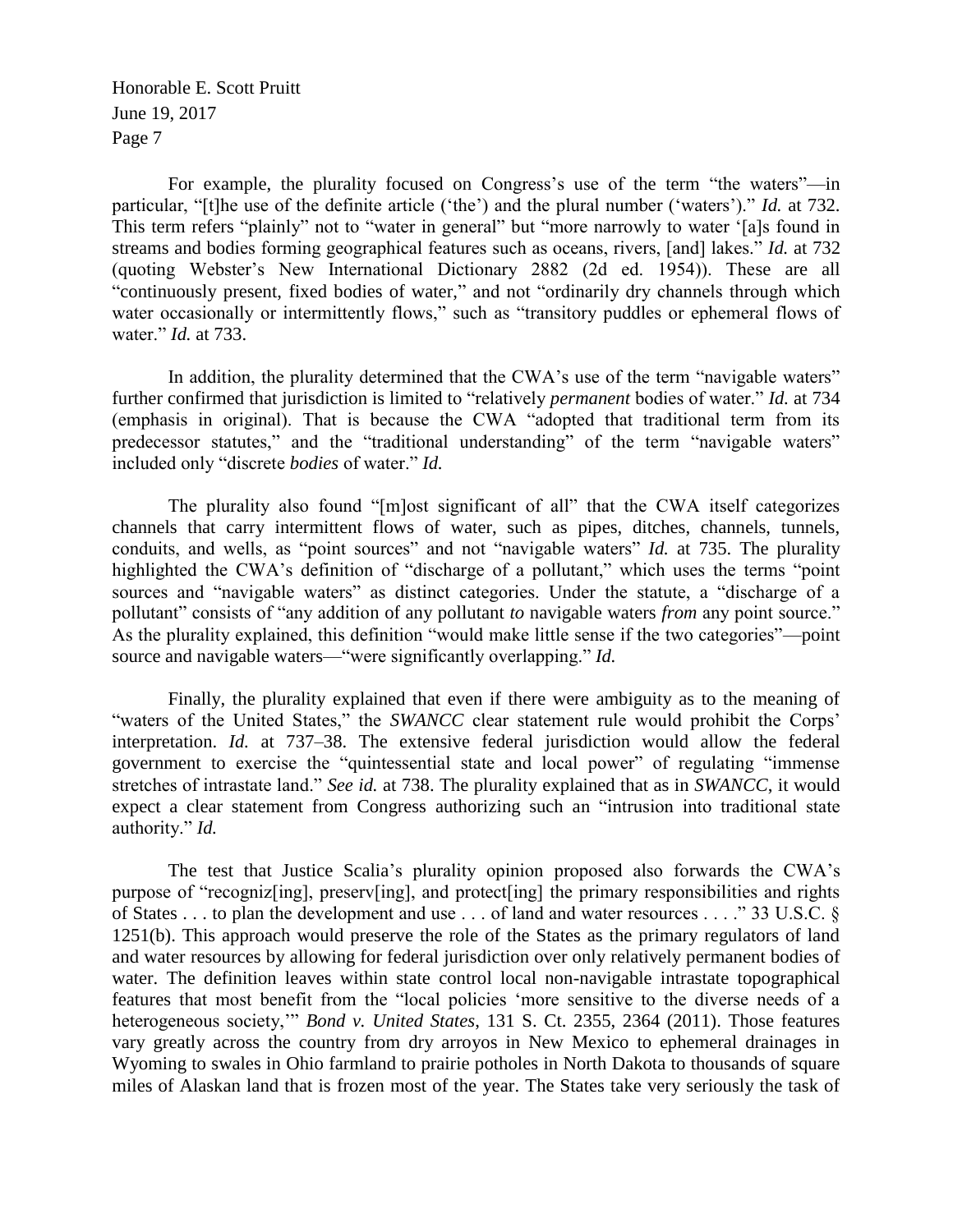preserving the land and water resources within their borders consistent with local needs and act accordingly to protect those resources.

# **B. If the Agencies Reach Waters Beyond the Plurality Test, They Should Carefully Consider the Extent to Which the States Already Protect Those Waters.**

Though we believe the Agencies should adopt the plurality approach, we recognize that the Agencies may conclude that they want to rely upon Justice Kennedy's concurrence. To be clear, we do not believe that the Agencies should do so, and many of the undersigned States likely would challenge such approach in Court. But should the Agencies nevertheless decide to follow such an approach, over the objections of the undersigned States, we urge them to carefully consider, at the very least, the extent to which States already fully protect these waters under state law and to build any approach around that understanding.

In particular, to the extent the Agencies extend jurisdiction under Justice Kennedy's approach, in order to remain true to that approach, they should do so only where the Agencies have determined that the State's permitting program has failed with respect to a particular body of water, such that *the water* would—unless subject to federal regulation—have a significant, detrimental effect on the "chemical, physical, and biological integrity" of navigable waters. *Rapanos*, 547 U.S. at 780 (Kennedy, J., concurring). The reason for this approach is that regulation of non-navigable waters is *only* justified under Justice Kennedy's approach in order to *protect* navigable waters that are the subject of interest under the CWA. *Id.* If a state is *already* adequately protecting those non-navigable waters, such that there is no significant impact on the "chemical, physical, and biological integrity" of navigable waters, no possible rationale for imposing federal regulatory control over that water exists.

In order to implement Justice Kennedy's approach rigorously and consistent with the CWA's respect for state primacy over local water and land use planning, a three-step inquiry would be required to remain true to Justice Kennedy's approach. *First*, the Agencies should be required to make an initial determination that the State's permitting program has failed to regulate a water to such a degree that it would, unless subject to regulation under the CWA, "significantly affect the chemical, physical, and biological integrity of" navigable waters. That finding would consist of defining a water that the State has failed to protect. Then the Agencies would need to show that the State's failure to regulate that water significantly would affect the chemical, physical, and biological integrity of navigable waters, unless that water were made subject to CWA oversight. *Second*, the Agencies should be required to provide the State with the opportunity to challenge the determination through an administrative process. Specifically, the State should have the right to file an administrative appeal and participate in a hearing on the matter. *Third*, the State should have the opportunity to file and complete an appeal of the decision by the Agency to a federal court before the designation would take effect.

Such an approach would at least begin to recognize important federalism principles. Again, the CWA was designed to "recognize, preserve, and protect the primary responsibilities and rights of States . . . to plan the development and use . . . of land and water resources . . . . "33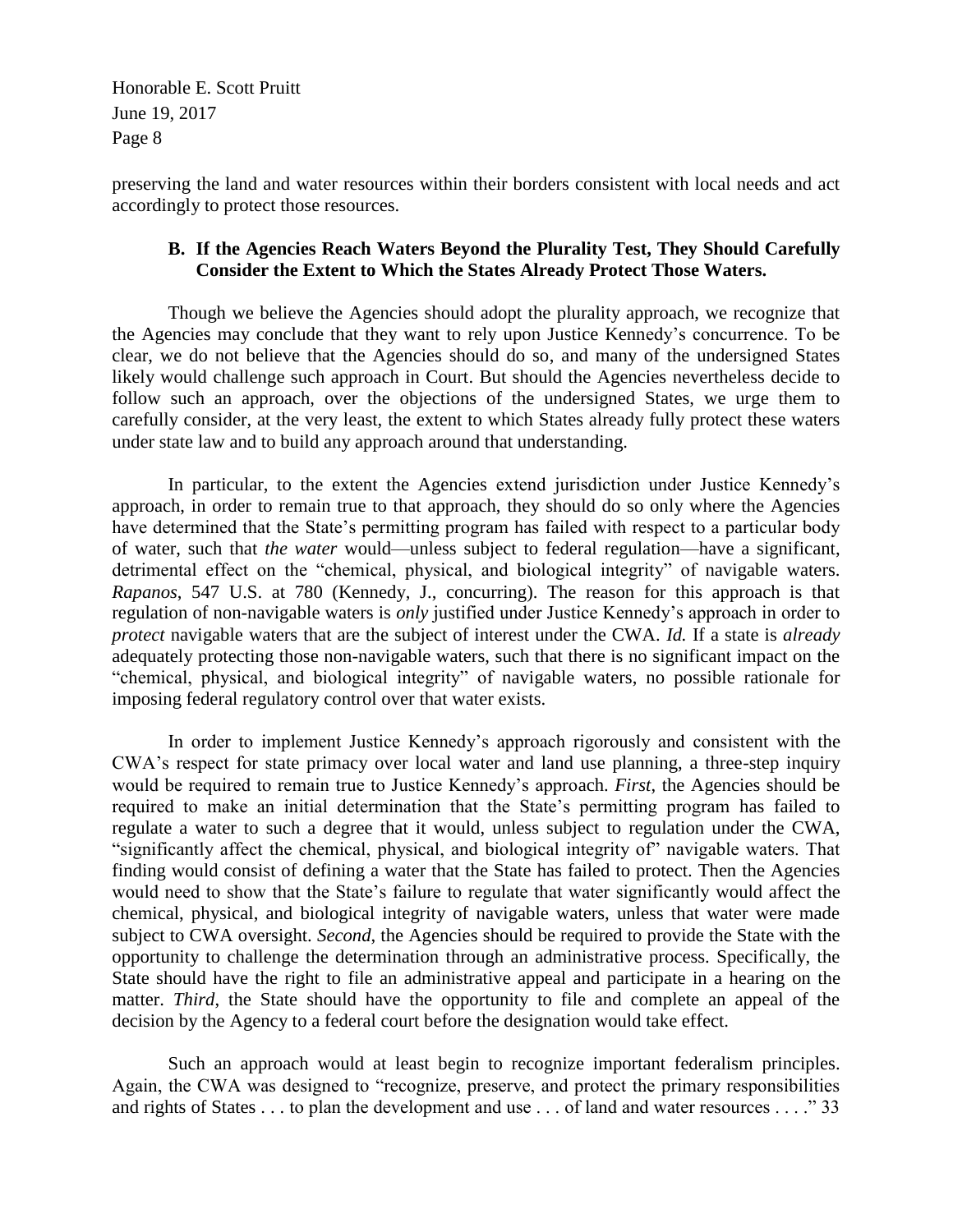U.S.C. § 1251(b). This approach would allow the States some flexibility to design state law in order to protect the water resources within their borders. It also would provide any State for which EPA attempts to designate certain waters an opportunity to explain to EPA why its regulatory program is sufficient to protect those waters and contest EPA's determination that those waters significantly affect navigable waters. And it would allow the State to challenge such a determination in a federal court before the Agencies assert jurisdiction based on the determination. These important safeguards would go some way to protecting state interests against broad assertions of federal authority, such as those claimed in the WOTUS rule, that violate the CWA and impinge on the States' traditional authority over land and water use. Again, however, we believe that the plurality opinion in *Rapanos* establishes the outermost bound of permissible federal jurisdiction under the law.

\* \* \*

We appreciate this opportunity to provide our views on this important matter to the Agencies. We encourage the Agencies to continue to engage with States and state agencies throughout the rulemaking process. We look forward to working with the Agencies in the future on these important issues for the citizens of our States.

Sincerely,

PATANCK ARMA

Patrick Morrisey West Virginia Attorney General

Brad D. Schimel Wisconsin Attorney General

Even I Masshall

Steve Marshall Alabama Attorney General

Jahna Lindemuth Alaska Attorney General

De il Rulledge

Leslie Rutledge Arkansas Attorney General

John ha

Christopher M. Carr Georgia Attorney General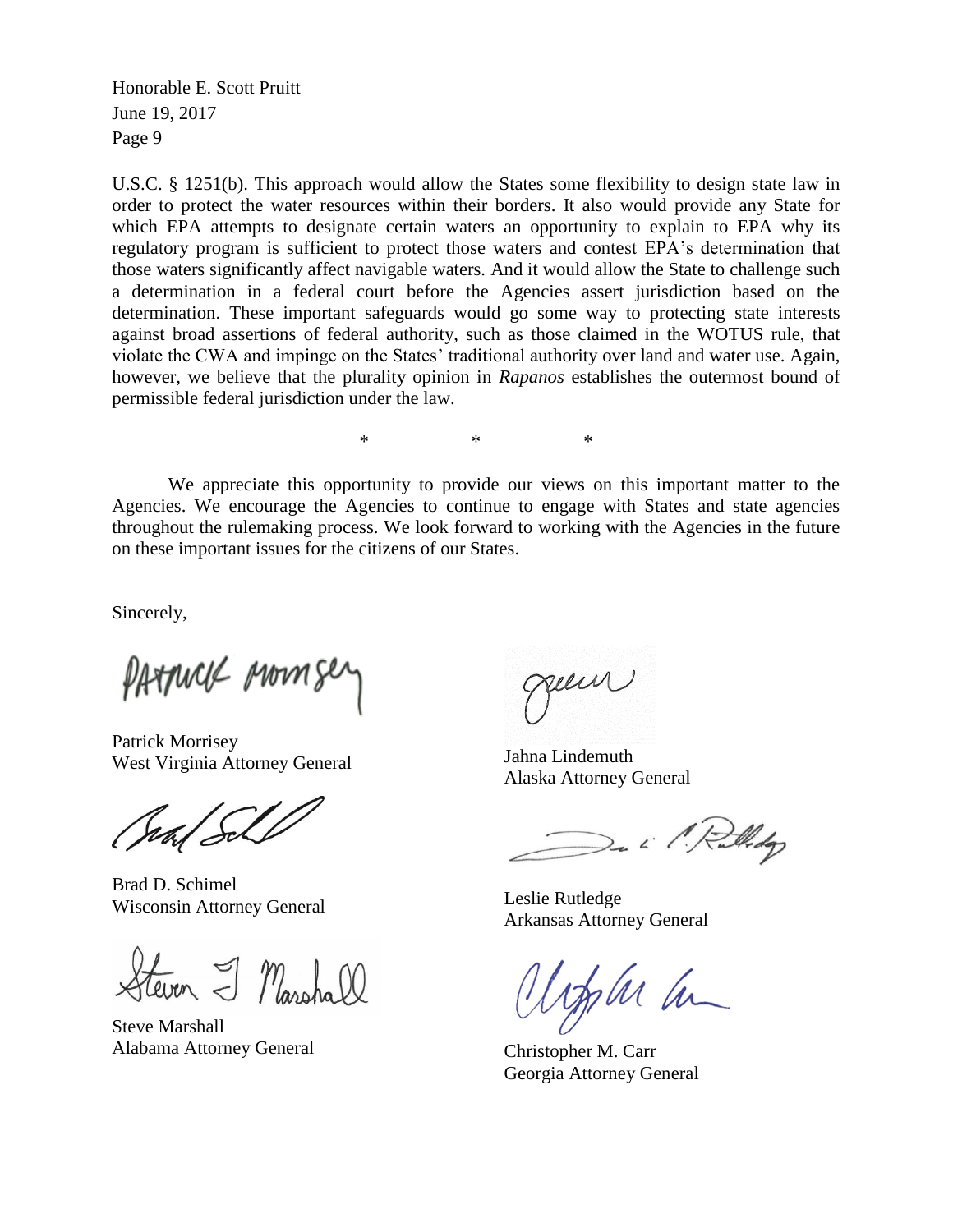Curtis T. Hill, Jr. Indiana Attorney General

enk Schmit

Derek Schmidt Kansas Attorney General

Andy Bishean

Andy Beshear Kentucky Attorney General

Jeff Landry Louisiana Attorney General

Bill Schuetts

Bill Schuette Michigan Attorney General

Joshua D. Hawley Missouri Attorney General

 $AdL_{+}$ 

Adam Paul Laxalt Nevada Attorney General

Wagne Hendijam

Wayne Stenehjem North Dakota Attorney General

mile Dewin

Mike DeWine Ohio Attorney General

Mike Hunter Oklahoma Attorney General

Man Wilson

Alan Wilson South Carolina Attorney General

krell

Marty Jackley South Dakota Attorney General